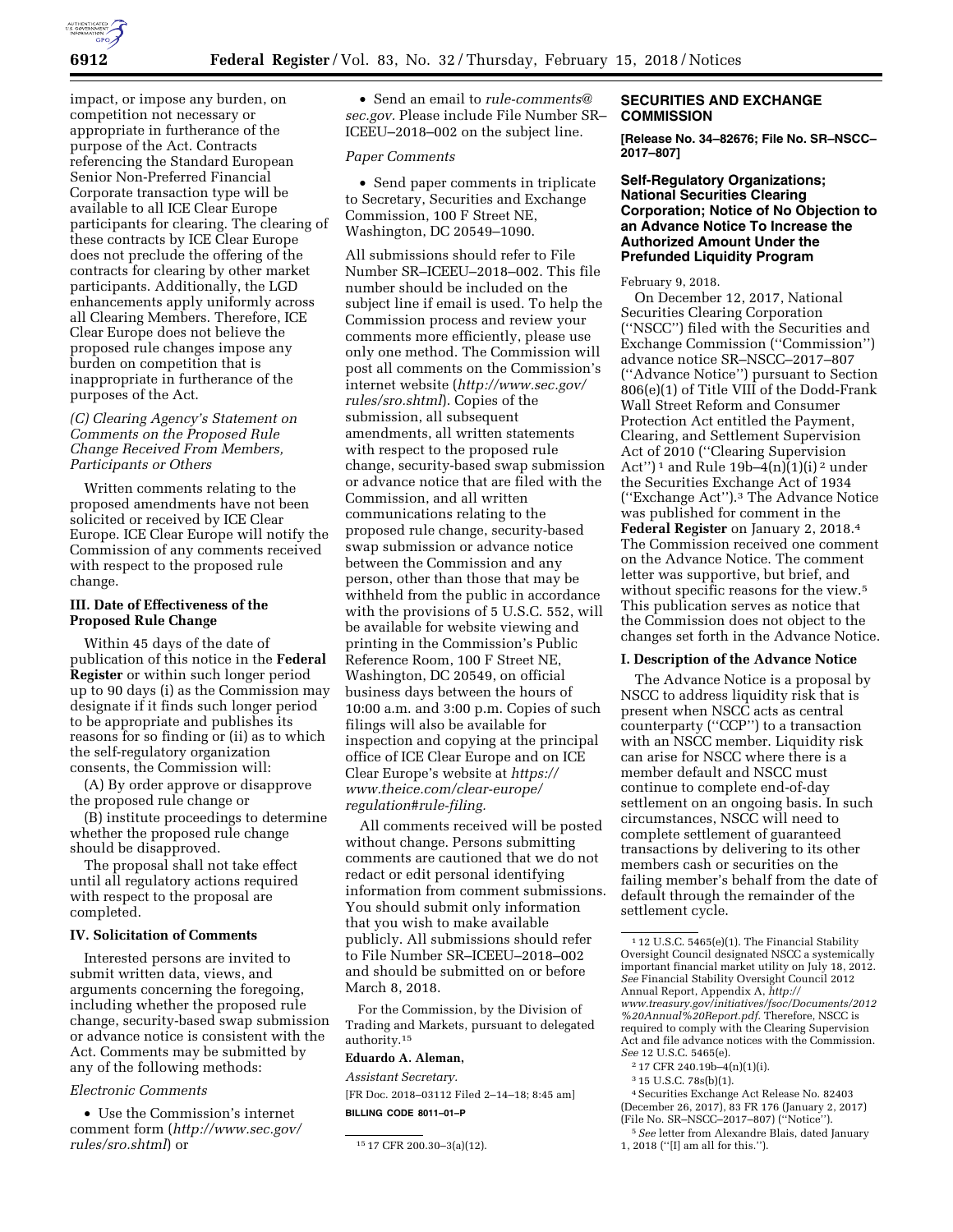One of the resources NSCC uses to manage liquidity risk arising from a member default is its Prefunded Liquidity Program, which NSCC established through a previous advance notice to which the Commission did not object.6 Currently, the Prefunded Liquidity Program provides NSCC with the authority to raise up to \$5 billion through the private placement of unsecured debt (commercial paper and extendible notes, collectively "Notes").<sup>7</sup> NSCC holds the cash proceeds from the issuance of the Notes in a cash deposit account at the Federal Reserve Bank of New York or a bank counterparty that has been approved pursuant to the Clearing Agency Investment Policy.8 In the event of a default by an NSCC member, NSCC can use the cash to manage the resultant liquidity need and complete settlement.9 NSCC may not access or use the cash for any other purpose.10

NSCC filed the Advance Notice to increase the authorized amount under its Prefunded Liquidity Program. Under the Advance Notice, NSCC seeks to increase the amount available to it under the Prefunded Liquidity Program from \$5 billion to \$10 billion.11 According to NSCC, the proposed expanded authorized amount under NSCC's Prefunded Liquidity Program would enable NSCC to continue to maintain a sufficient amount of liquid resources in compliance with its regulatory requirements through the issuance of additional Notes in the event its liquidity needs increase.12 Specifically, NSCC stated that it would provide NSCC with the flexibility to reduce its reliance on its credit facility, as necessary.13 NSCC has observed varying levels of interest by the credit markets in recent years and stated that it cannot be certain that it will be able to continue to renew the credit facility at levels that would meet its projected liquidity needs in future years.<sup>14</sup>

#### **II. Discussion and Commission Findings**

Although the Clearing Supervision Act does not specify a standard of

- 9 *Id.* at 178.
- 10 *Id.*
- 11 *Id.* at 177.

13 *Id.; see* Securities Exchange Act Release No. 80605 (May 5, 2017), 82 FR 21850 (May 10, 2017) (SR–DTC–2017–802; SR–NSCC–2017–802) (authorizing NSCC to enter into a 364-day credit facility with a consortium of banks).

14Notice, 83 FR at 177.

review for an advance notice, the stated purpose of the Clearing Supervision Act is instructive: To mitigate systemic risk in the financial system and promote financial stability by, among other things, promoting uniform risk management standards for systemically important financial market utilities and strengthening the liquidity of systemically important financial market utilities.15

Section 805(a)(2) of the Clearing Supervision Act 16 authorizes the Commission to prescribe regulations containing risk-management standards for the payment, clearing, and settlement activities of designated clearing entities engaged in designated activities for which the Commission is the supervisory agency. Section 805(b) of the Clearing Supervision Act 17 provides the following objectives and principles for the Commission's risk management standards prescribed under Section 805(a):

- Promote robust risk management;
- promote safety and soundness;
- reduce systemic risks; and

• support the stability of the broader financial system.

Section 805(c) provides, in addition, that the Commission's risk-management standards may address such areas as risk-management and default policies and procedures, among others areas.18

The Commission has adopted riskmanagement standards under Section 805(a)(2) of the Clearing Supervision Act 19 and the Exchange Act (''Rule 17Ad–22'').20 Rule 17Ad–22 requires each covered clearing agency, among other things, to establish, implement, maintain, and enforce written policies and procedures that are reasonably designed to meet certain minimum requirements for operations and riskmanagement practices on an ongoing basis.21 As such, it is appropriate for the Commission to review advance notices for consistency with the objectives and principles for risk-management standards described in Section 805(b) of the Clearing Supervision Act 22 and Rule 17Ad–22.23

The Commission believes the proposal in the Advance Notice is consistent with the objectives and principles described in Section 805(b) of the Clearing Supervision Act,<sup>24</sup> and

- 20 15 U.S.C. 78q–1.
- 21 17 CFR 240.17Ad–22.
- 22 12 U.S.C. 5464(b).
- 23 17 CFR 240.17Ad–22.

Rule 17Ad–22, in particular Rule 17Ad–  $22(e)(7)(i)$  and  $(ii).$ <sup>25</sup> as described in detail below.

# *A. Consistency With Section 805(b) of the Clearing Supervision Act*

The Commission believes the Advance Notice proposal is consistent with the stated objectives and principles of Section 805(b) of the Clearing Supervision Act.26 Specifically, the Commission believes that the changes proposed in the Advance Notice are consistent with promoting robust risk management in the area of liquidity risk and promoting safety and soundness.

The Commission believes that the proposed expanded authorized amount under NSCC's Prefunded Liquidity Program would enhance NSCC's ability to access liquid resources that, in turn, would allow NSCC to continue to meet its settlement obligations to its clearing members in a timely fashion, thereby promoting robust liquidity risk management at NSCC. While the Commission notes that the proposed expansion permits NSCC to increase its reliance upon the Prefunded Liquidity Program, and hence the financial risks that accompany such reliance (*e.g.,*  maturity risk, rollover risk, and interest rate risk), NSCC has a variety of liquidity risk management tools at its disposal 27 and the Commission believes that the ability of NSCC to increase the Prefunded Liquidity Program, in lieu of or in combination with NSCC's other liquidity tools, promotes NSCC's ability to manage liquidity risk through an overall diversified range of risk management tools.

The Commission also believes that expanding the authorized amount under NSCC's Prefunded Liquidity Program from \$5 billion to \$10 billion, as proposed, would promote safety and soundness by enabling NSCC to obtain additional liquid resources to cover a liquidity gap that could arise in the event of a member default. By covering such a gap, the proposal bolsters NSCC's ability to meet its settlement obligations in the event of a member default, thereby reducing the risk of loss contagion (*i.e.,* the risk of losses arising at other NSCC members if NSCC is unable to deliver cash or securities on

<sup>6</sup>Securities Exchange Act Release No. 75730 (August 19, 2015), 80 FR 51638 (August 25, 2015) (SR–NSCC–2015–802).

<sup>7</sup>Notice, 83 FR at 177.

<sup>8</sup> *Id.* 

<sup>12</sup> *Id.* 

<sup>15</sup>*See* 12 U.S.C. 5461(b).

<sup>16</sup> 12 U.S.C. 5464(a)(2).

<sup>17</sup> 12 U.S.C. 5464(b).

<sup>18</sup> 12 U.S.C. 5464(c).

<sup>19</sup> 12 U.S.C. 5464(a)(2).

<sup>24</sup> 12 U.S.C. 5464(b).

<sup>25</sup> 17 CFR 240.17Ad–22(e)(7)(i) and (ii).

<sup>26</sup> 12 U.S.C. 5464(b).

<sup>27</sup>NSCC's other liquidity tools include: (1) NSCC's Clearing Fund (consisting of cash and U.S. treasury securities); (2) NSCC's committed 364-day credit facility with a consortium of banks (''Line of Credit''); and (3) Supplemental Liquidity Deposits, which are cash deposits designed to cover the heightened liquidity exposure arising around monthly option expiry periods by members whose activity would pose the largest liquidity exposure to NSCC during such periods.